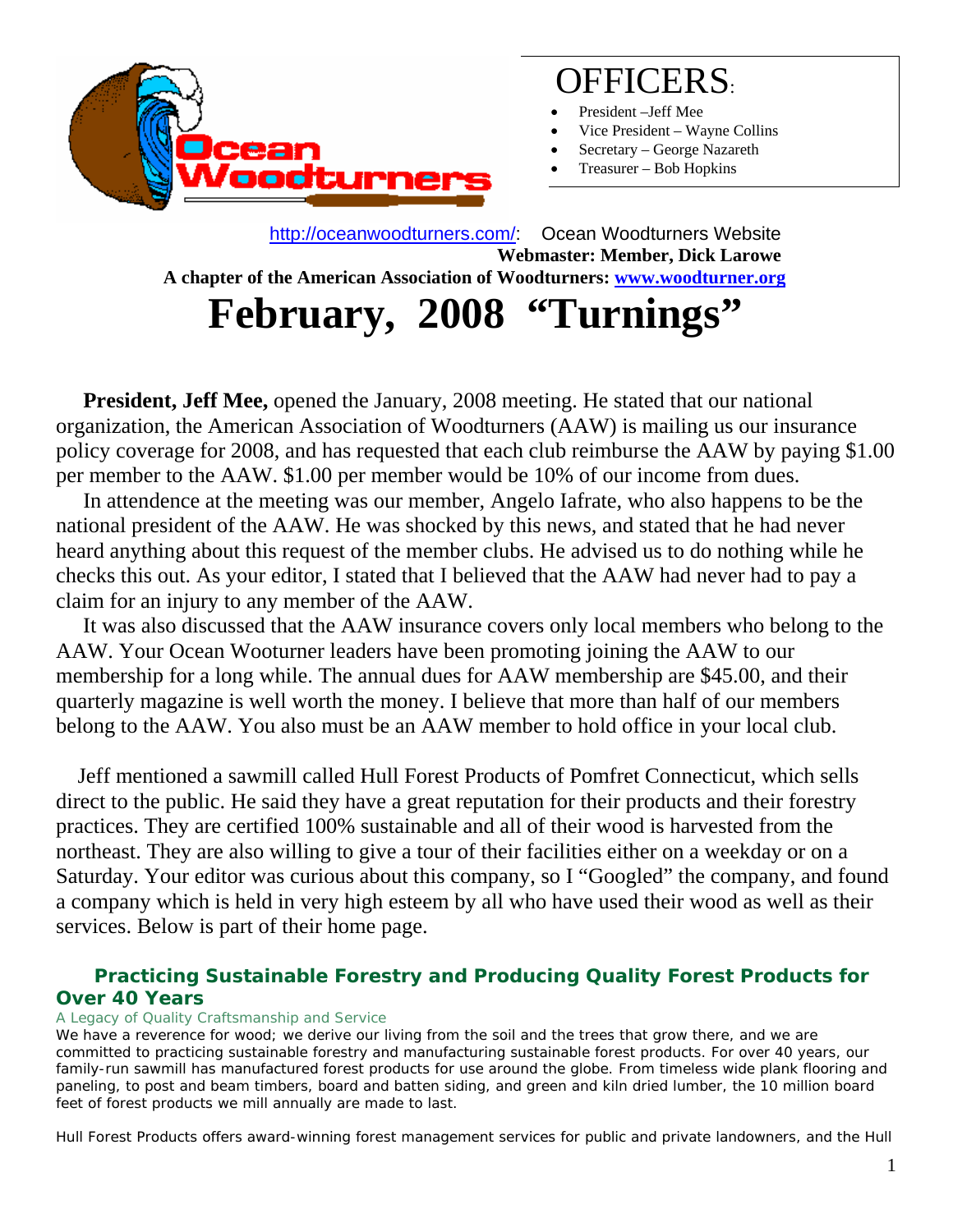Forestlands are certified by the Forest Stewardship Council (FSC) via the Smartwood Program, a division of the Rainforest Alliance's Sustainable Forestry Division.

Whether you are looking for a forester or need sustainable forest products, let us know what we can do for you.

Their website is www.hullforest.com. If you get on the website, click on "Testimonials" on the lower right side. You will be able to get a clear understanding of this company from reading them. It is obvious that these testimonials are legitimate. One is from the Yale University Forest Manager. As a retired business owner, I enjoy reading about a well run, responsible company that is extremely conscious of going above and beyond to satisfy its customers. I think that a trip to Hull Forest products would be a very worthwhile venture for the Ocean Woodturners.

 Guests present at the January, 2008 meeting were: Frank St.Pierre, Tony Carpinski, Jim Craig, Ed Sullivan, and William Beaudoin. Frank St.Pierre, Ed Sullivan, and William Beaudoin joined the Ocean Woodturners at the meeting.

 It was decided that our March 20, 2008 meeting would be an "open-shop" meeting, where a number of members would open their shops to other members to view, to turn and discuss turning. We will need at least 6 members to offer to host an open shop meeting at their shop on March 20<sup>th</sup>. So far Wayne Collins, Paul Heely, and Bill Smith have agreed to host that evening. Jeff Mee wants the members who want to be added to this list, to e-mail me, George Nazareth, at georgeanddolores@cox.net to add you to the list.



# **Show and Tell**

**Jim McGrath: 3 bowls in rear Mike Murray: 4 vases in front Paul Heely: 1 natural edged bowl in front and the pen on the right**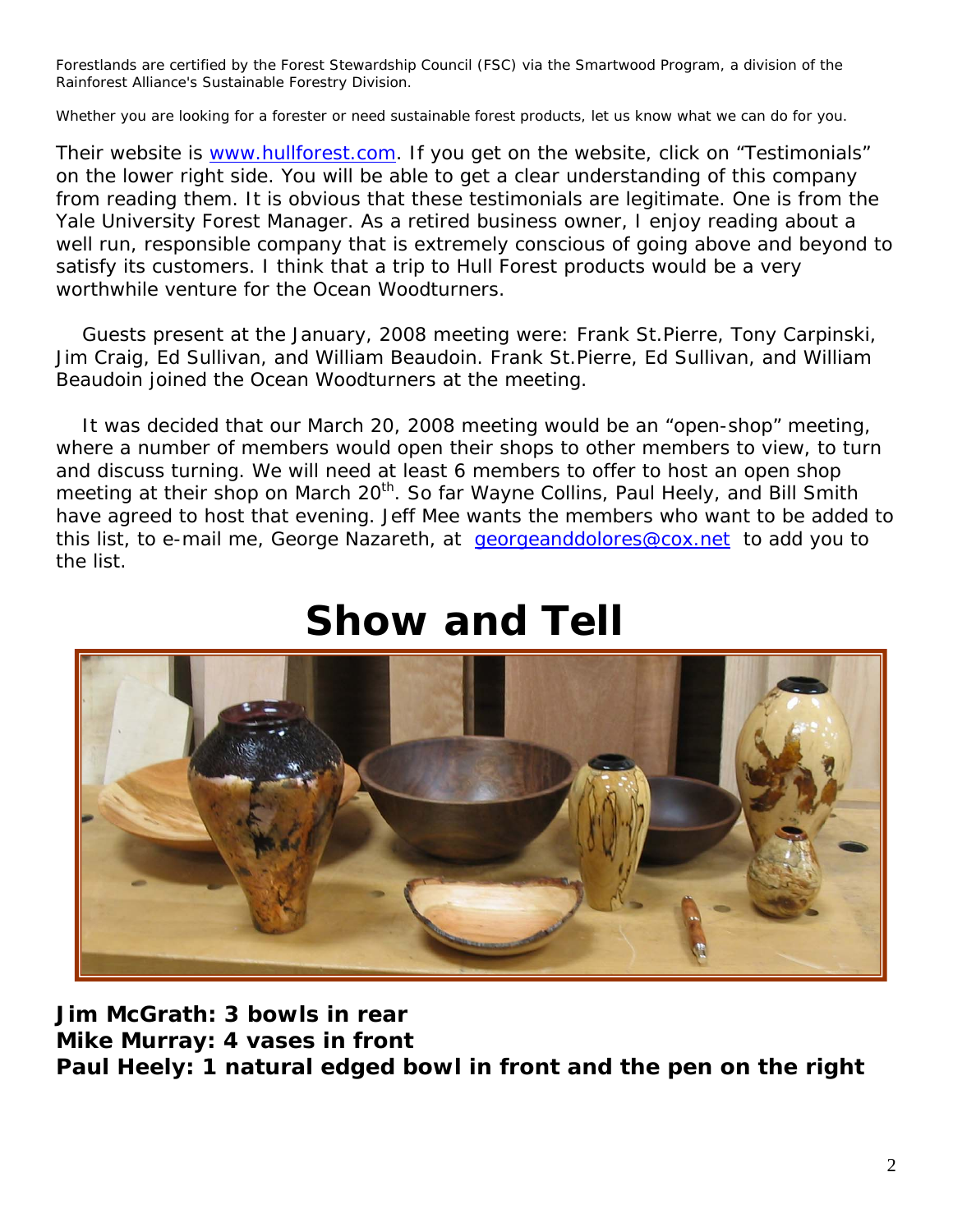



**Ed Dowd with thickness finder Paul Tavares with segmented bowl Paul Tavares with segmented bowl** 



**Mike Murray with spalted vase Theory According Paul Heely holding pen** 

Dues are due. Don't forget to mail your \$10 check made out to Ocean Woodturners to: Bob Hopkins, 31 Bethany Rd, Wakefield, RI 02879